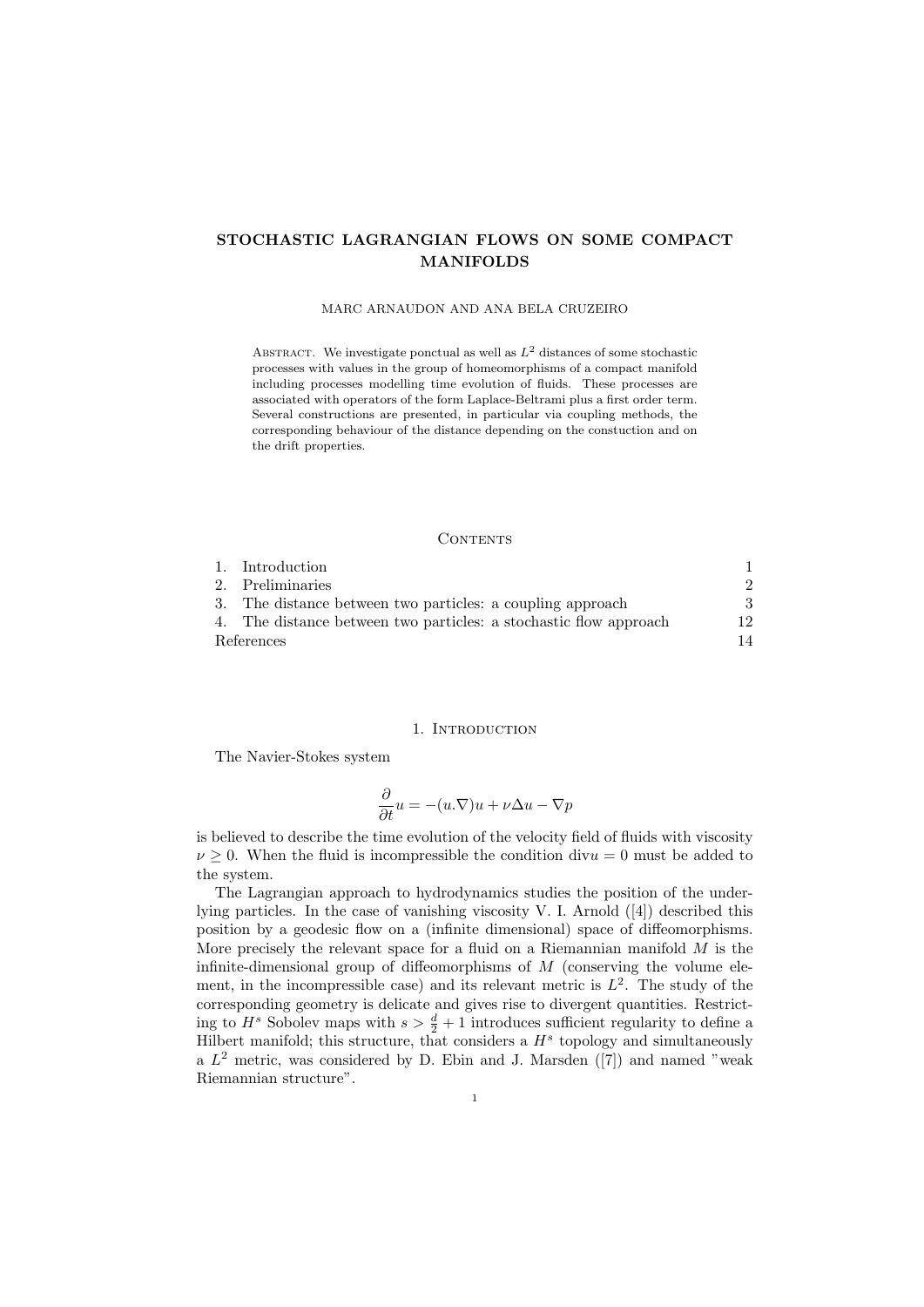The geometrical approach to Lagrangian hydrodynamics initiated by Arnold allowed to derive the instability of trajectories of the Euler flow  $(c.f.[3]$  and  $[8]$ ) among other properties.

By introducing stochastic Lagrangian flows we can interpret the Navier-Stokes field as a "mean velocity". In this perspective, initiated in works such as [9], we can obtain a generalized notion of geodesic and derive a corresponding variational principle: this has been done in [6] for the torus and in a [1] for a general compact Riemannian manifold.

The stability properties of the Lagrangian stochastic flows were studied in [1], with a special emphasis for the case where the underlying space is the torus.

In this work we consider three different constructions of Lagrangian stochastic processes on compact Riemannian manifolds. We investigate two coupling procedures for some stochastic processes with values in the group of homeomorphisms of a compact manifold. The first one is issued from the so-called mirror coupling of particles in the manifold, and it is proved that it can be defined beyond the hitting time of the diagonal by pairs of particles. The second one is issued from parallel coupling of particles in the manifold. When the manifold is a sphere it is proved that both processes have infinite lifetime. Moreover, when the drift is sufficiently small, parallel coupling in the sphere yields processes in the group of homeomorphism with a  $L^2$  distance converging to 0.

We also consider a stochastic flow approach which has already been described in [1]. Then we study more particularly the case of the d-dimensional sphere.

We notice that this study goes beyond its motivation in hydrodynamics: we can consider stochastic processes with a general drift, not necessarily related to the Navier-Stokes problem.

# 2. Preliminaries

Let  $(M, \mathbf{g})$  be a compact oriented Riemannian manifold without boundary. Recall that the Itô differential of an  $M$ -valued semimartingale Y is defined by

(2.1) 
$$
dY_{t} = P(Y)_{t} d \left( \int_{0}^{T} P(Y)_{s}^{-1} \circ dY_{s} \right)_{t}
$$

where

(2.2) 
$$
P(Y)_t: T_{Y_0}M \to T_{Y_t}M
$$

is the parallel transport along  $t \mapsto Y_t$ . Alternatively, in local coordinates,

(2.3) 
$$
dY_t = \left(dY_t^i + \frac{1}{2}\Gamma_{jk}^i(Y_t)dY_t^j \otimes dY_t^k\right)\partial_i
$$

where  $\Gamma^i_{jk}$  are the Christoffel symbols of the Levi-Civita connection.

If the semimartingale  $Y_t$  has an absolutely continuous drift, we denote it by  $DY_t dt$ : for every 1-form  $\alpha \in \Gamma(T^*M)$ , the finite variation part of

$$
\int_0^{\cdot} \langle \alpha(Y_t), \ dY_t \rangle
$$

is

(2.5) 
$$
\int_0^{\cdot} \langle \alpha(Y_t), \ DY_t \, dt \rangle \, .
$$

Let  $G^0$  be the infinite dimensional group of homeomorphisms on M.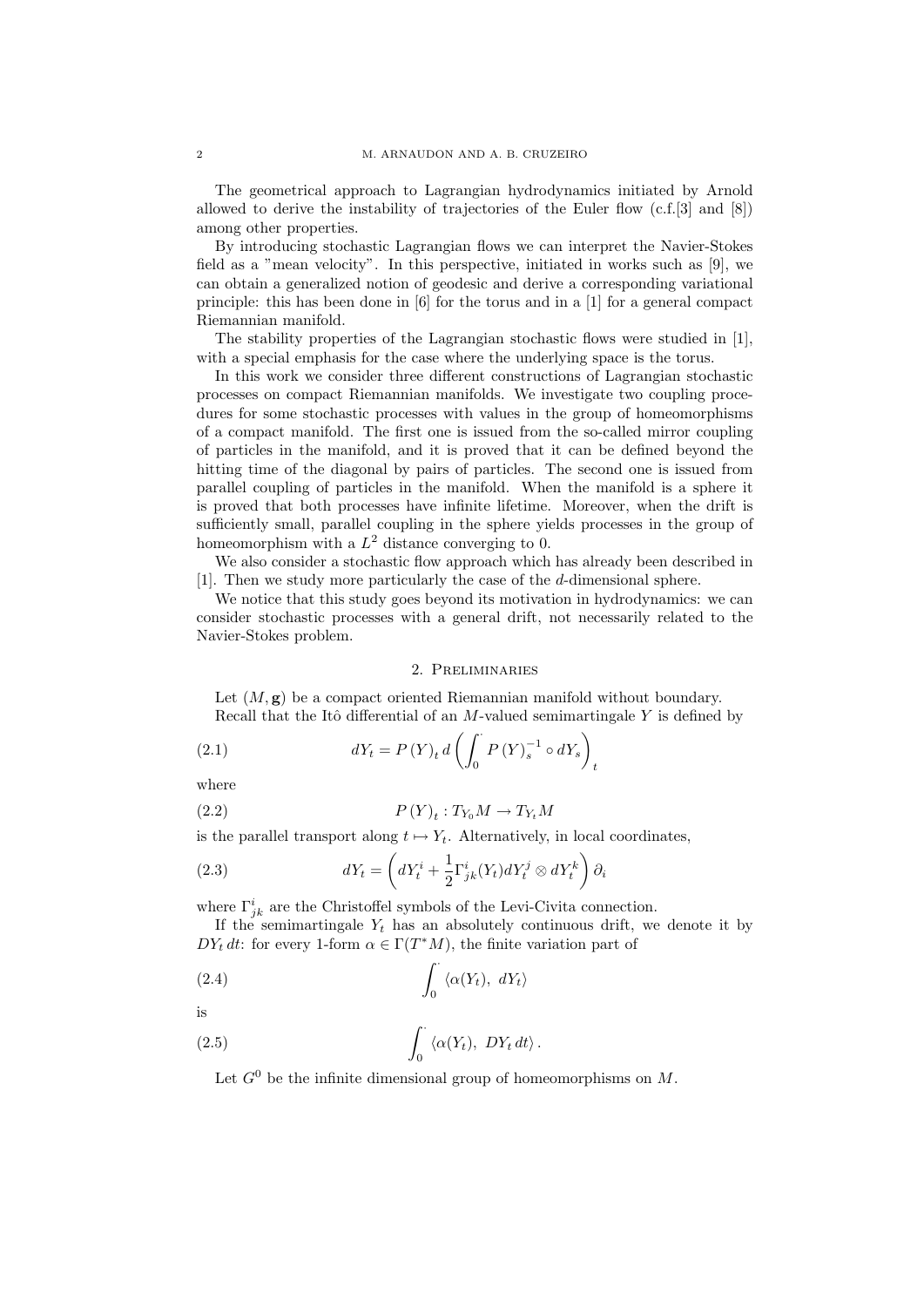Consider a time-dependent  $C^1$  vector field  $u(t, x)$  on M.

We consider  $G^0$ -valued processes  $g_t$  such that for all  $x \in M$  the M-valued process  $g_t(x)$  has quadratic variation

(2.6) 
$$
dg_t(x) \otimes dg_t(x) = 2\nu \mathbf{g}^{-1} (g_t(x)) dt,
$$

and and absolutely continuous drift satisfying  $Dg_t(x) = u(t, g_t(x))$ .

An example of such semimartingales is given by an incompressible Brownian flow  $g_t \in G_V^0$  with covariance  $a \in \Gamma(TM \odot TM)$  and time dependent drift  $u(t, \cdot) \in$  $\Gamma(TM)$ . We assume that for all  $x \in M$ ,  $a(x,x) = 2\nu \mathbf{g}^{-1}(x)$  for some  $\nu > 0$ . This means that

$$
(2.7) \t\t dg_t(x) \otimes dg_t(y) = a(g_t)(x), g_t(y)) dt,
$$

(2.8) 
$$
dg_t(x) \otimes dg_t(x) = 2\nu \mathbf{g}^{-1} (g_t(x)) dt,
$$

the drift of  $q_t(x)$  is absolutely continuous and satisfies  $Dq_t(x) = u(t, q_t(x))$ . The generator of  $q_t(x)$  is

$$
L_u = \frac{\partial}{\partial t} + \nu \Delta + u.\nabla
$$

where  $\Delta$  is the Laplacian on M.

The distance  $\rho(\varphi, \psi)$  between two elements  $\varphi, \psi \in G^0$  is defined by

(2.9) 
$$
\rho^2(\varphi,\psi) = \int_M \rho_M^2(\varphi(x),\psi(x)) dx
$$

where  $\rho_M$  is the distance in M.

We are interested in estimating the evolution in time of this  $L^2$  distance of two processes starting from two different maps, as well as the evolution in time of the distance between two particles.

### 3. The distance between two particles: a coupling approach

In this section we consider some coupling processes in  $G^0$  constructed as in [5]. Pointwise construction yields a  $G^0$ -valued process.

Consider a stochastic process  $g_t$  with values in  $G^0$ , such that the pointwise projections are M-valued diffusions associated with  $L<sub>u</sub>$ . For instance one can take a stochastic flow satisfying (2.7) and (2.8). Let  $g_0 = \varphi \in G^0$ . For  $x \in M$  denote by  $d_m g_t(x)$  the martingale part of the Itô differential  $d g_t(x)$ .

Consider now the so-called "mirror map" on M; this is the map  $m_{x,y}: T_x(M) \to$  $T_y(M)$ , defined by parallel transporting a vector along the unit speed geodesic  $\gamma_{x,y}$ joining  $x$  and  $y$  (whenever it is unique) and then reflecting into the hyperplane of  $T_u(M)$  which is perpendicular to the incoming geodesic. Then we solve the equation

(3.1) 
$$
d\tilde{g}_t(x) = m_{g_t(x), \tilde{g}_t(x)} d_m g_t(x) + u(t, \tilde{g}_t(x)) dt
$$

with  $\tilde{g}_0(x) = \psi(x), \psi \in G^0$ , and such that  $\psi(x)$  does not belong to  $C(\varphi(x))$ , the cut-locus of  $\varphi(x)$ . The process  $\tilde{g}_t$  is defined up to  $t_c(g)$ , the first time either  $\tilde{g}_t(x)$ hits the cut-locus  $C(g_t(x))$ , or  $(g_t(x), \tilde{g}_t(x))$  hits the diagonal of  $M \times M$  for some  $x \in M$ . The stopping time is in general small, it can even be equal to 0 if for some  $x \in M$ ,  $\varphi(x) = \psi(x)$ .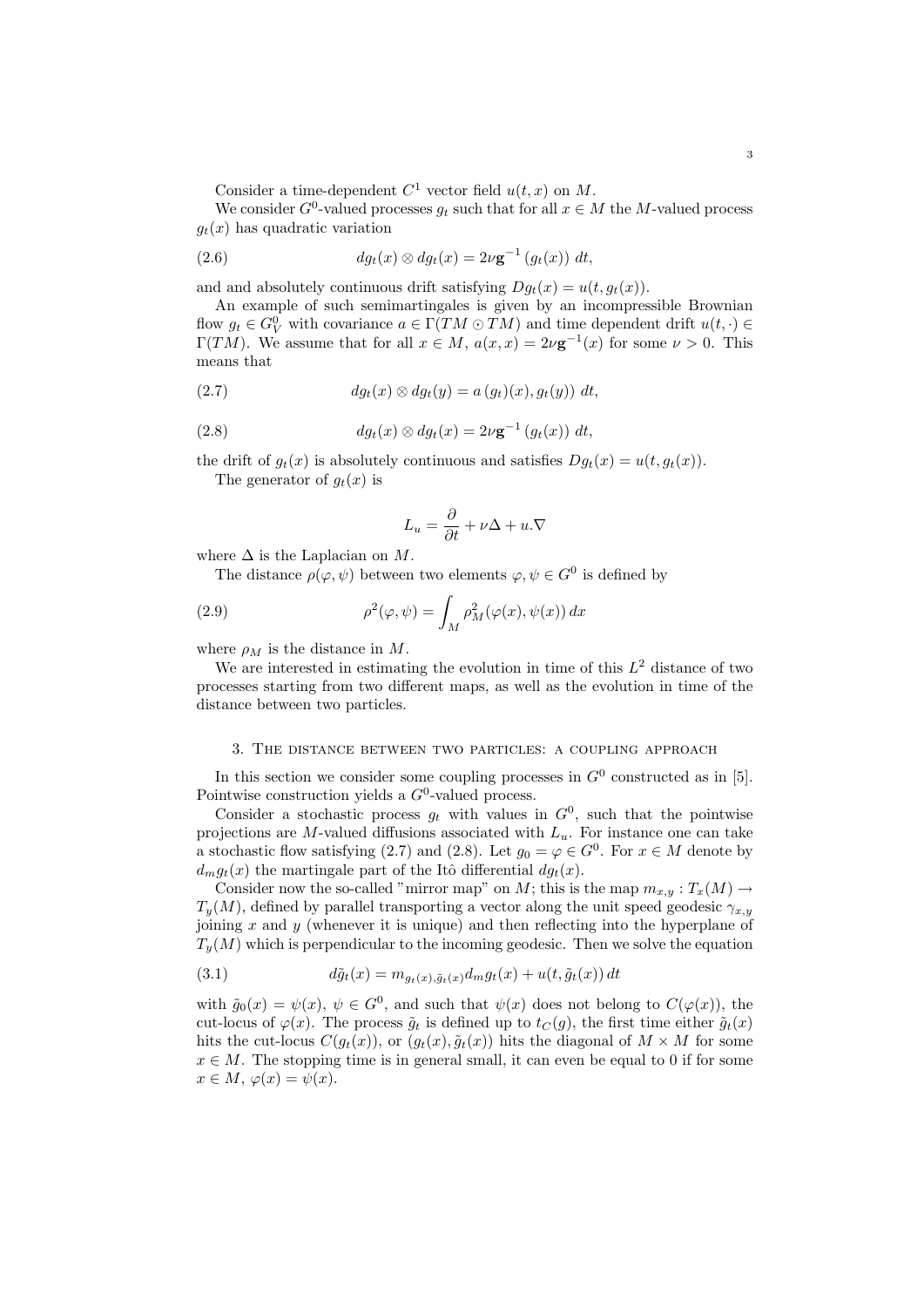**Proposition 3.1.** The construction of  $\tilde{q}$  by coupling extends after the hitting time of the diagonal by  $(g_t(x), \tilde{g}_t(x))$  for any  $x \in M$ . More precisely, replacing  $\tilde{g}_t(x)$ by  $(r_t, e_t)$  where  $r_t$  is a real-valued process and  $e_t$  is a unitary vector in  $T_{g_t(x)}M$ satisfying  $\tilde{g}_t(x) = \exp(r_t e_t)$ , the equation for  $(r_t, e_t)$  smoothly extends on  $\{r = 0\}$ .

*Proof.* For simplicity we let  $x_t = g_t(x)$ ,  $y_t = \tilde{g}_t(x)$ . Since we want to extend the construction of the coupled process after the hitting time of the diagonal, we always assume that the distance from  $x_t$  to  $y_t$  is small. We let  $\rho_t(x) = \rho_M(x_t, y_t)$ . Let  $a \mapsto \gamma_a(x, y)$  the minimal geodesic in time 1 from x to  $y(\gamma_0(x, y) = x, \gamma_1(x, y) = y)$ ), and  $T_a = T_a(t) = \dot{\gamma}_a(x_t, y_t)$ . For  $a \in [0, 1]$  we let  $J_a = T_{\gamma_a}$  the tangent map to  $\gamma_a$ . In other words, for  $v \in T_xM$  and  $w \in T_yM$ ,  $J_a(v, w)$  is the value at time a of the Jacobi field along  $\gamma$  which takes the values v at time 0 and w at time 1.

For simplicity we write  $\gamma_a(t) = \gamma_a(x_t, y_t)$  and  $\dot{\gamma}_a(t) = \dot{\gamma}_a(x_t, y_t)$ . Letting  $P_{x_t, \gamma_a(t)}$ be the parallel transport along  $\gamma_a(t)$ , we have for the Itô covariant differential

$$
\mathscr{D}\dot{\gamma}_a(t) := P(\gamma_a(\cdot))_t d \left( P(\gamma_a(\cdot))_t^{-1} \dot{\gamma}_a(t) \right)
$$
  
= 
$$
\nabla_{d\gamma_a(t)} \dot{\gamma}_a + \frac{1}{2} \nabla_{d\gamma_a(t)} \cdot \nabla_{d\gamma_a(t)} \dot{\gamma}_a(t).
$$

On the other hand the Itô differential  $d\gamma_a(t)$  satisfies

$$
d\gamma_a(t) = J_a(dx_t, dy_t) + \frac{1}{2} \left( \nabla_{(dx_t, dy_t)} J_a \right) (dx_t, dy_t).
$$

So we get

$$
(3.2) \mathscr{D}\dot{\gamma}_a(t) = \nabla_{J_a(dx_t, dy_t)} \dot{\gamma}_a + \nabla_{\frac{1}{2}(\nabla_{(dx_t, dy_t)} J_a)(dx_t, dy_t)} \dot{\gamma}_a + \frac{1}{2} \nabla_{d\gamma_a(t)} \cdot \nabla_{d\gamma_a(t)} \dot{\gamma}_a(t).
$$

Let  $e_1(t) \in T_{x_t}M$  be the unit vector satisfying  $T_a(t) = \rho_t(x)e_1(t)$ . Then we let  $e_i(t)$ ,  $i = 2, ..., d$  such that  $(e_i(t))_{1 \leq i \leq d}$  is an orthonormal basis, and we define  $a \mapsto J_a^i(t)$ ,  $i = 1, ..., d$  the Jacobi field such that  $J_0^i(t) = e_i(t), J_1^i(t) = m_{x_t, y_t} e_i(t)$ . Moreover we assume that  $\nabla_{J_0^i(t)} J_0^i(t) = 0$ ,  $\nabla_{J_1^i(t)} J_1^i(t) = 0$ .

With these notations, equation  $(3.2)$  rewrites as

$$
\mathscr{D}T_{a} = \nabla_{J_{a}(dx_{t}, dy_{t})}T_{a} + \frac{1}{2} \sum_{i=1}^{d} \nabla_{\nabla_{J_{a}^{i}}J_{a}^{i}}T_{a} dt + \frac{1}{2} \sum_{i=1}^{d} \nabla_{J_{a}^{i}} \cdot \nabla_{J_{a}^{i}}T_{a} dt
$$

$$
= \dot{J}_{a}(dx_{t}, dy_{t}) + \frac{1}{2} \sum_{i=1}^{d} \nabla_{J_{a}^{i}}\nabla_{J_{a}^{i}}T_{a} dt.
$$

Now define the real Brownian motion  $b_t$  as

$$
(3.3) \t\t\t db_t = \langle d_m x_t, e_1(t) \rangle
$$

and let

(3.4) 
$$
d_m x_t^N = d_m x_t - \langle d_m x_t, e_1(t) \rangle e_1(t) = \sum_{i=2}^d \langle d_m x_t, e_i(t) \rangle e_i(t).
$$

Note

(3.5) 
$$
J_a^1 = (1 - 2a)P_{x_t, \gamma_a(t)}e_1(t), \qquad J_a^1 = -2P_{x_t, \gamma_a(t)}e_1(t).
$$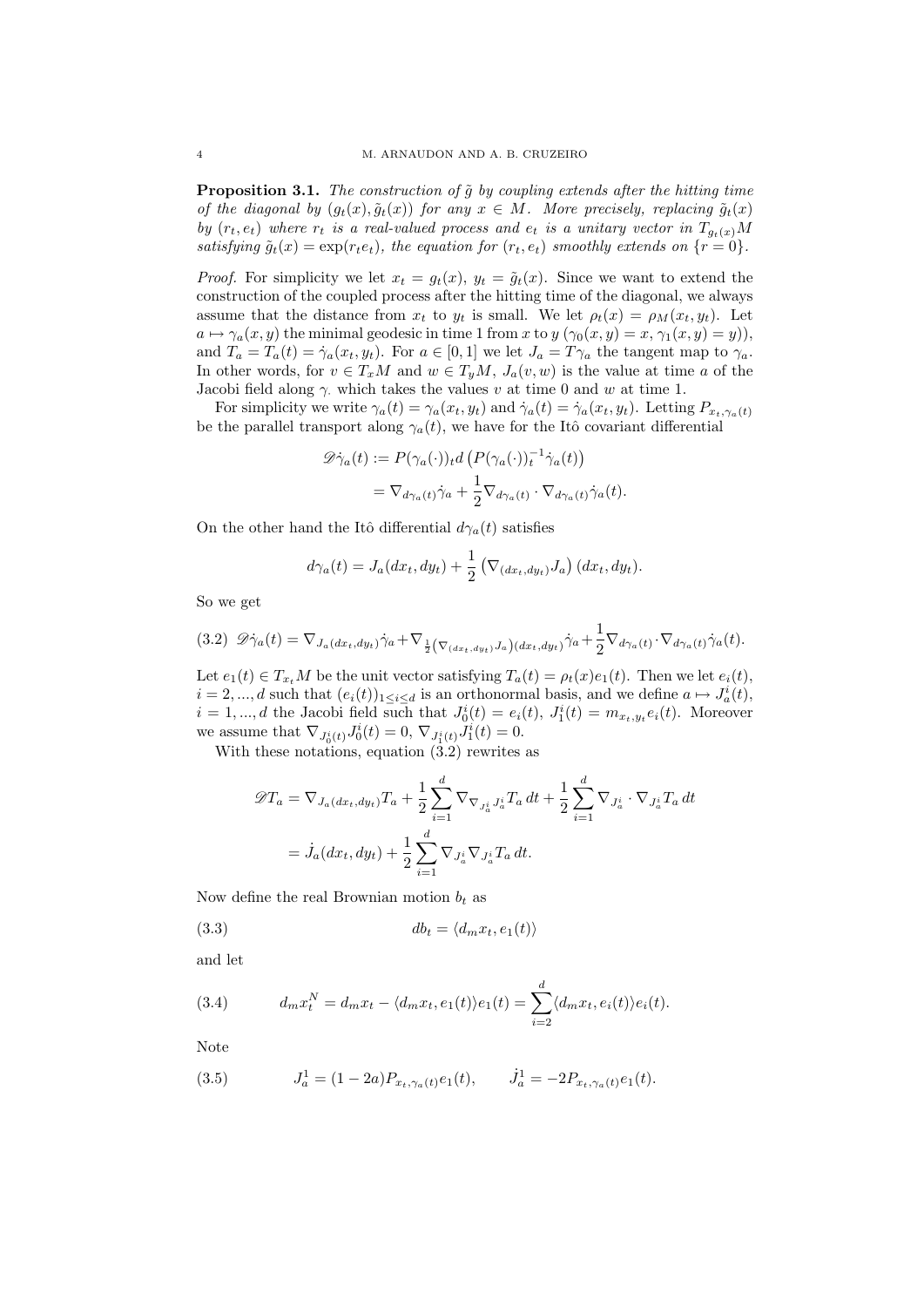We have (3.6)

$$
\mathcal{D}T_a = -2db_t P_{x_t, \gamma_a(t)} e_1(t) + \dot{J}_a(d_m x_t^N, P_{x_t, y_t} d_m x_t^N) + \dot{J}_a(u(t, x_t), u(t, y_t)) dt + \frac{1}{2} \sum_{i=2}^d \nabla_{J_a^i} \nabla_{J_a^i} T_a dt.
$$

From this we easily get the Itô equation for the distance  $\rho_t(x)$ :

$$
d\rho_t(x) = d\left(\left(\int_0^1 \langle T_a(t), T_a(t) \rangle da\right)^{1/2}\right)
$$
  
\n
$$
= \frac{1}{2\rho_t(x)} \left(2\int_0^1 \langle \mathcal{D}T_a(t), T_a(t) \rangle da + \int_0^1 \langle \mathcal{D}T_a(t), \mathcal{D}T_a(t) \rangle da\right)
$$
  
\n
$$
- \frac{1}{8\rho_t(x)^3} d\left(\|T_0\|^2\right) \cdot d\left(\|T_0\|^2\right)
$$
  
\n
$$
= \frac{1}{2\rho_t(x)} \left(-4\rho_t(x)db_t + 2\langle P_{y_t, x_t}(u(t, y_t)) - u(t, x_t), T_0 \rangle dt\right)
$$
  
\n
$$
+ \frac{1}{2\rho_t(x)} \left(\int_0^1 \sum_{i=1}^d \langle \nabla_{J_a^i} \nabla_{J_a^i} T_a, T_a \rangle da dt + 4 dt + \sum_{i=2}^d \int_0^1 \|J_a^i\|^2 da\right)
$$
  
\n
$$
- \frac{1}{8\rho_t(x)^3} 16\rho_t(x)^2 dt.
$$

Note

$$
\int_0^1 \left\langle \nabla_{J_a^i} \nabla_{J_a^i} T_a, T_a \right\rangle da = \int_0^1 \left\langle \nabla_{J_a^i} \nabla_{T_a} J_a^i, T_a \right\rangle da
$$
  
\n
$$
= \int_0^1 \left\langle \nabla_{T_a} \nabla_{J_a^i} J_a^i, T_a \right\rangle da - \int_0^1 \left\langle R(T_a, J_a^i) J_a^i, T_a \right\rangle da
$$
  
\n
$$
= \int_0^1 T_a \left\langle \nabla_{J_a^i} J_a^i, T_a \right\rangle da - \int_0^1 \left\langle R(T_a, J_a^i) J_a^i, T_a \right\rangle da
$$
  
\n
$$
= \left[ \left\langle \nabla_{J_a^i} J_a^i, T_a \right\rangle \right]_0^1 - \int_0^1 \left\langle R(T_a, J_a^i) J_a^i, T_a \right\rangle da
$$
  
\n
$$
= - \int_0^1 \left\langle R(T_a, J_a^i) J_a^i, T_a \right\rangle da
$$

using the fact that  $\nabla_{J_a^i} J_a^i = 0$  for  $a = 0, 1$ . So finally,

(3.7) 
$$
d\rho_t(x) = -2db_t + \langle P_{y_t, x_t}(u(t, y_t)) - u(t, x_t), e_1(t) \rangle dt + \frac{\rho_t(x)}{2} \int_0^1 \sum_{i=2}^d (||\nabla_{e_1} J_a^i||^2 - R(e_1, J_a^i) J_a^i, e_1) da.
$$

Now writing

(3.8) 
$$
T_0(t) = \rho_t(x)e_1(t)
$$

we get

(3.9) 
$$
\mathscr{D}T_0 = \rho_t(x)\mathscr{D}e_1(t) + d\rho_t(x)e_1(t) + \frac{1}{2}d\rho_t(x)\mathscr{D}e_1(t)
$$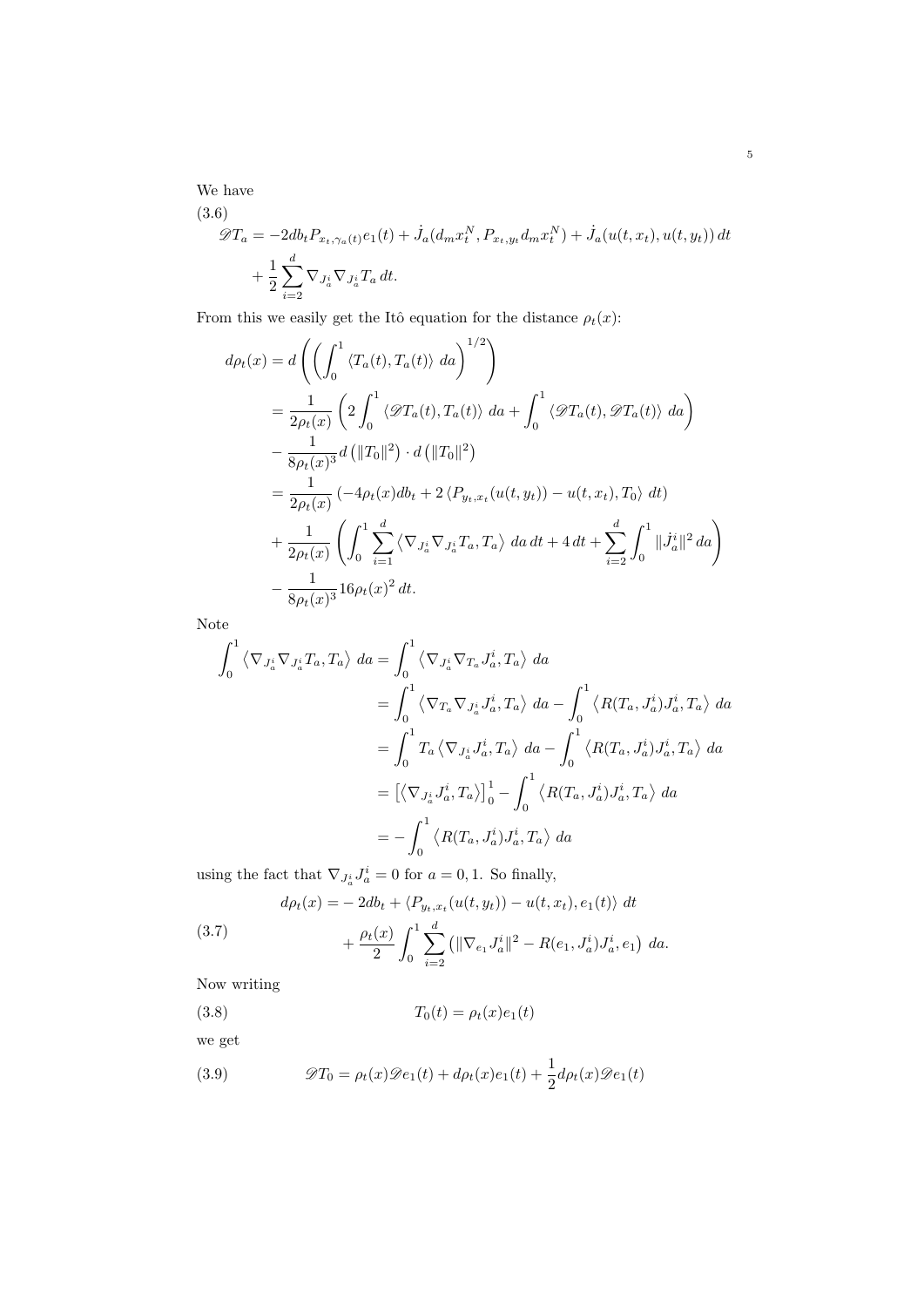again with  $\mathscr{D}e_1(t) = P(x_\cdot)_t d\left(P(x_\cdot)_t^{-1} e_1(t)\right)$  and this yields

$$
\mathcal{D}e_{1}(t) = \frac{1}{\rho_{t}(x)} \mathcal{D}T_{0} - \frac{1}{\rho_{t}(x)} d\rho_{t}(x) e_{1}(t) - \frac{1}{2} \frac{1}{\rho_{t}(x)} d\rho_{t}(x) \mathcal{D}e_{1}(t)
$$
  
\n
$$
= \frac{-2}{\rho_{t}(x)} d b_{t} e_{1}(t) + \frac{1}{\rho_{t}(x)} J_{0}(d_{m}x_{t}^{N}, P_{x_{t}, y_{t}} d_{m}x_{t}^{N})
$$
  
\n
$$
+ \frac{1}{\rho_{t}(x)} J_{0}(u(t, x_{t}), u(t, y_{t})) dt + \frac{1}{2\rho_{t}(x)} \sum_{i=2}^{d} \nabla_{J_{0}^{i}} \nabla_{J_{0}^{i}} T_{0} dt
$$
  
\n
$$
+ \frac{2}{\rho_{t}(x)} d b_{t} e_{1}(t) - \frac{1}{\rho_{t}(x)} \langle P_{y_{t}, x_{t}}(u(t, y_{t})) - u(t, x_{t}), e_{1}(t) \rangle e_{1}(t)
$$
  
\n
$$
- \frac{1}{2} \left( \int_{0}^{1} \sum_{i=2}^{d} (||\nabla_{e_{1}} J_{a}^{i}||^{2} - R(e_{1}, J_{a}^{i}) J_{a}^{i}, e_{1}) da \right) e_{1}(t)
$$
  
\n
$$
- \frac{1}{2} \frac{1}{\rho_{t}(x)} d\rho_{t}(x) \mathcal{D}e_{1}(t)
$$
  
\n
$$
= \frac{1}{\rho_{t}(x)} J_{0}(d_{m}x_{t}^{N}, P_{x_{t}, y_{t}} d_{m}x_{t}^{N}) + \frac{1}{\rho_{t}(x)} J_{0}(u^{N}(t, x_{t}), u^{N}(t, y_{t}))
$$
  
\n
$$
+ \frac{1}{2\rho_{t}(x)} \sum_{i=2}^{d} \nabla_{J_{0}^{i}} \nabla_{J_{0}^{i}} T_{0} dt
$$
  
\n
$$
- \frac{1}{2} \left( \int_{0}^{1} \sum_{i=2}^{d} (||\nabla_{e_{1}} J_{a}^{i}||^{2} - \langle R(e_{1}, J_{a}^{i
$$

where we used the fact that  $d\rho_t(x)\mathscr{D}e_1(t) = 0$ , which can be seen from the martingale part of  $\mathcal{D}e_1(t)$  calculated at the third equality.

Now as before

$$
\nabla_{J_0^i} \nabla_{J_0^i} T_0 = \nabla_{T_0} \nabla_{J_0^i} J_0^i - R(T_0, J_0^i) J_0^i
$$
  
=  $\rho_t(x) \left( \nabla_{e_1(t)} \nabla_{J_0^i} J_0^i - R(e_1(t), J_0^i) J_0^i \right)$   
=  $-\rho_t(x) R(e_1(t), J_0^i) J_0^i$ 

since  $\nabla_{J_0^i} J_0^i \equiv 0$ , and  $y_t = \exp(\rho_t(x)e_1(t))$ , so

$$
\mathscr{D}e_{1}(t) = \frac{1}{\rho_{t}(x)} \dot{J}_{0}(d_{m}x_{t}^{N}, P_{x_{t}, \exp(\rho_{t}(x)e_{1}(t))} d_{m}x_{t}^{N}) \n+ \frac{1}{\rho_{t}(x)} \dot{J}_{0}(u^{N}(t, x_{t}), u^{N}(t, \exp(\rho_{t}(x)e_{1}(t)))) dt \n- \frac{1}{2} \sum_{i=2}^{d} R(e_{1}(t), J_{0}^{i}) J_{0}^{i} dt \n- \frac{1}{2} \left( \int_{0}^{1} \sum_{i=2}^{d} (||\nabla_{e_{1}}J_{a}^{i}||^{2} - \langle R(e_{1}, J_{a}^{i})J_{a}^{i}, e_{1} \rangle) da \right) e_{1}(t) dt.
$$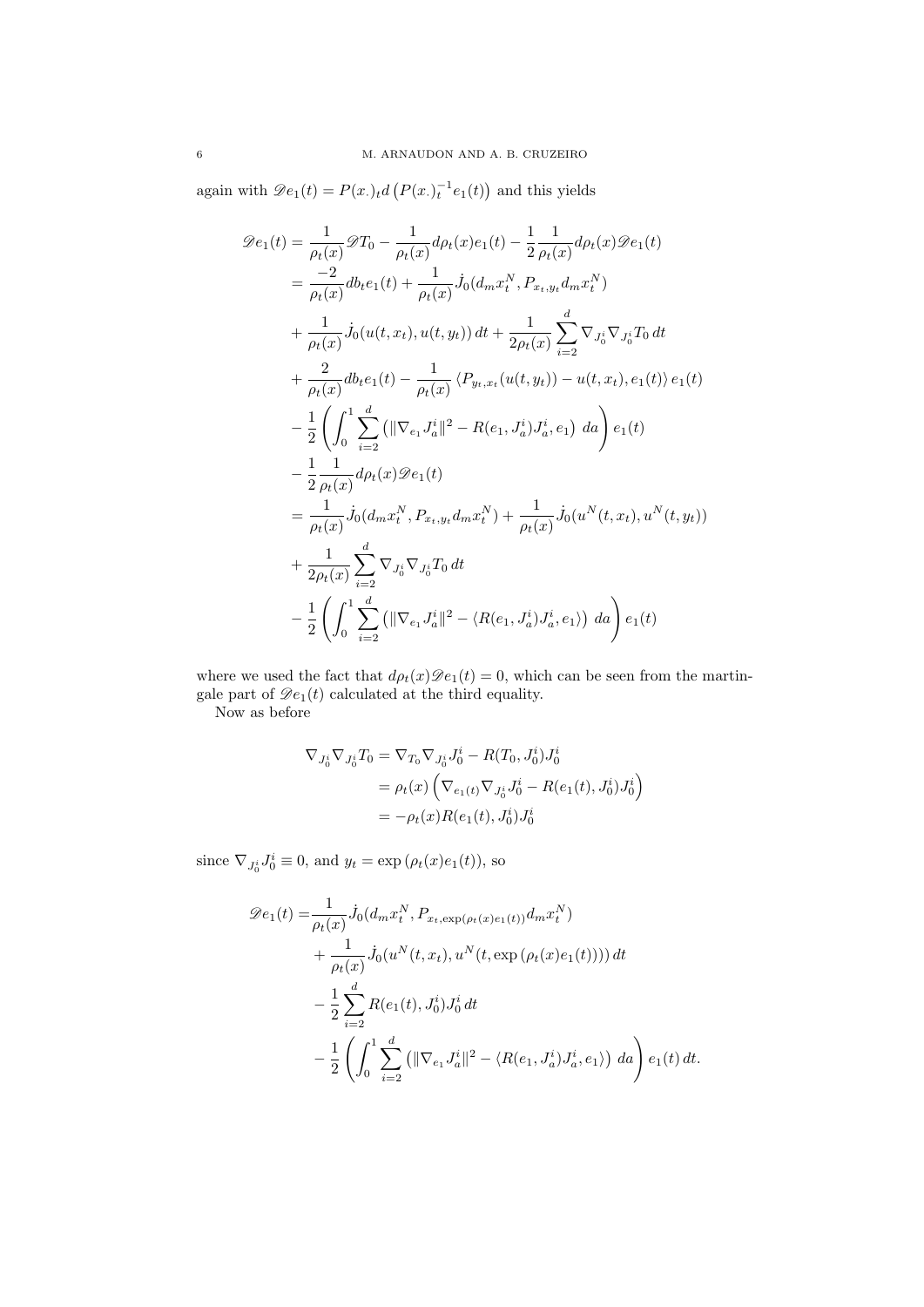Consider the process  $(r_t, e_t)$  solution of the system

(3.10)  
\n
$$
dr_{t} = -2db_{t} + \langle P_{\exp(r_{t}e_{t}),x_{t}}(u(t,\exp(r_{t}e_{t}))) - u(t,x_{t}),e_{t} \rangle dt
$$
\n
$$
+ \frac{r_{t}}{2} \int_{0}^{1} \sum_{i=2}^{d} (||\nabla_{e_{t}} J_{a}^{i}||^{2} - \langle R(e_{t}, J_{a}^{i}) J_{a}^{i}, e_{t} \rangle) da dt,
$$
\n
$$
\mathcal{D}e_{t} = \frac{1}{r_{t}} \dot{J}_{0}(d_{m} x_{t}^{N}, P_{x_{t}, \exp(r_{t}e_{t})} d_{m} x_{t}^{N})
$$
\n
$$
+ \frac{1}{r_{t}} \dot{J}_{0}(u^{N}(t, x_{t}), u^{N}(t, \exp(r_{t}e_{t}))) dt
$$
\n(3.11)  
\n
$$
- \frac{1}{2} \sum_{i=2}^{d} R(e_{t}, J_{0}^{i}) J_{0}^{i} dt
$$
\n
$$
- \frac{1}{2} \left( \int_{0}^{1} \sum_{i=2}^{d} (||\nabla_{e_{t}} J_{a}^{i}||^{2} - \langle R(e_{t}, J_{a}^{i}) J_{a}^{i}, e_{t} \rangle) da \right) e_{t} dt,
$$

7

with  $J_a^i$ ,  $d_m x_t^N$  defined as before, letting  $y_t = \exp(r_t e_t)$ . Then the coefficients of the system smoothly extend to  $r_t = 0$ , due to the fact that for  $v \in T_{x_t}M$ ,

$$
\frac{1}{r}\dot{J}_0(v, P_{x_t, \exp(r_t e_t)}v) = O(1).
$$

As a consequence, the pair of coupled processes  $(x_t, y_t) = (g_t(x), \tilde{g}_t(x))$  can be defined after the hitting time of the diagonal (note  $y_t = \exp(r_t e_t)$ ) with a possibly negative  $r_t$ ). This is true for all  $x \in M$ , so this achieves the proof of Proposition 3.1  $\Box$ 

Now consider the problem of the cutlocus.

**Proposition 3.2.** When  $M = S^d$  the d-dimensional sphere, the construction of the coupled process  $\tilde{g}$  from  $g$  smoothly extends after the hitting time of the cutlocus by any  $(g_t(x), \tilde{g}_t(x))$ ,  $x \in M$ . As a consequence, the lifetime of  $\tilde{g}$  is the same as the lifetime of g. In addition,  $\tilde{g}_t$  is a  $G^0$ -valued process.

*Proof.* When  $M = S^d$  the d-dimensional sphere, just note that the map  $m_{x,y}$  is the reflection with respect to the hyperplane in  $\mathbb{R}^{d+1}$  containing 0 and orthogonal to  $y - x$ . It is well defined even if y is in the cutcolus of x, and depends smoothly on  $(x, y)$  outside the diagonal. Consequently the mirror coupling of the processes in the sphere can be defined for all times.  $\Box$ 

Considering again a general Riemannian manifold M, we let  $(\rho_t(x), e_1(x))$  solve (3.10) and (3.11),

(3.12)  
\n
$$
d\rho_t(x) = -2db_t(x) + \langle P_{\tilde{g}_t(x), g_t(x)}(u(t, \tilde{g}_t(x))) - u(t, g_t(x)), e_1(t)(x) \rangle dt
$$
\n
$$
+ \frac{\rho_t(x)}{2} \int_0^1 \sum_{i=2}^d (||\nabla_{e_1(x)} J_a^i(x)||^2 - R(e_1(x), J_a^i(x)) J_a^i(x), e_1(x)) da dt
$$
\n
$$
- dL_t(x)
$$

with an additional term  $-L_t(x)$  in (3.10), the local time of  $\rho_t(x)$  when  $(g_t(x), \tilde{g}_t(x))$ visits the cutlocus. See e.g. [5] for a construction around the cutlocus. Denote  $[b(x), b(y)]$  the quadratic covariation of  $b(x)$  and  $b(y)$ .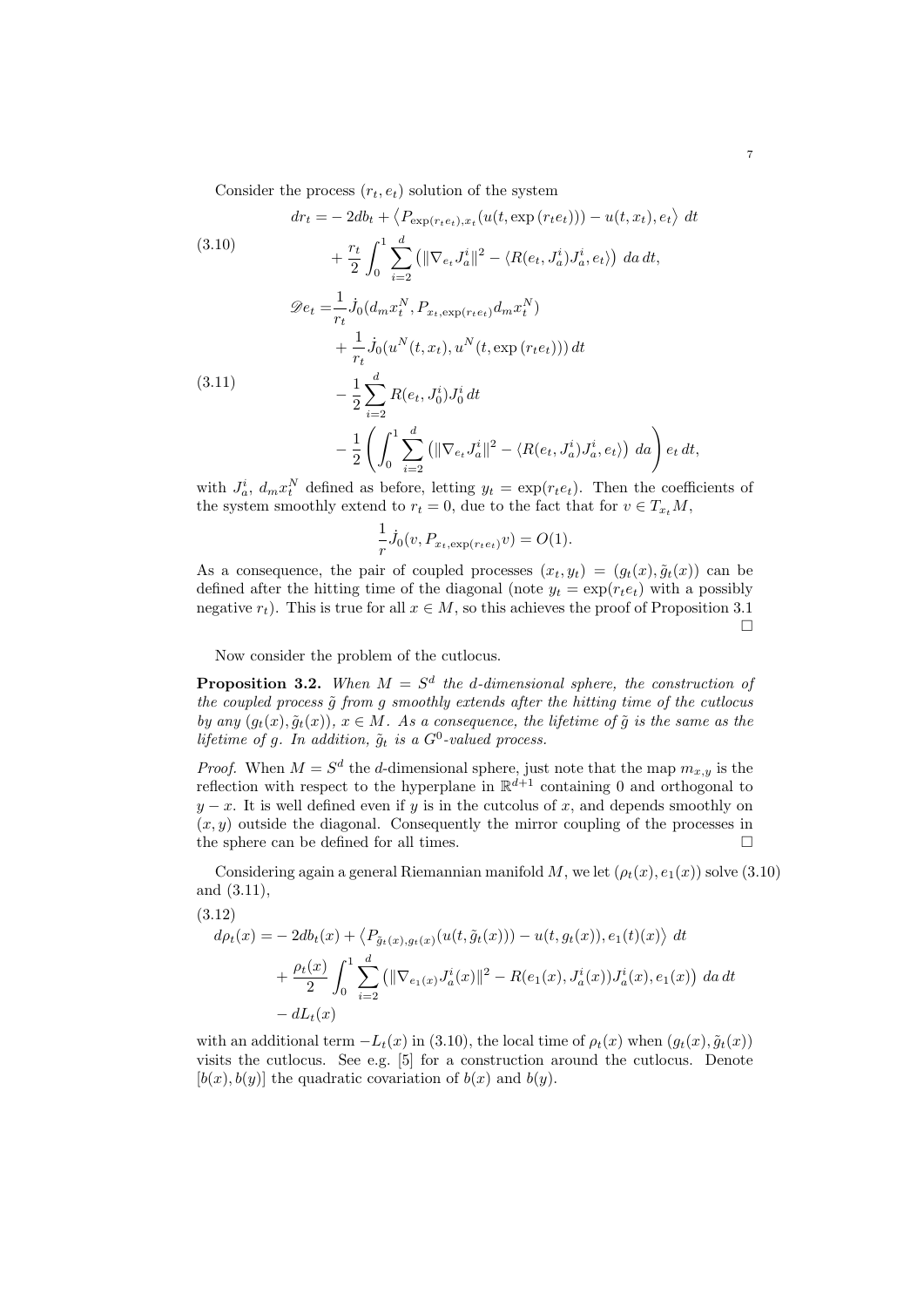**Proposition 3.3.** The Itô differential of the distance  $\rho_t$  between  $g_t$  and  $\tilde{g}_t$  is given by

(3.13)  
\n
$$
d\rho_t = -\frac{2}{\rho_t} \int_M \rho_t(x) \, db_t(x) - \frac{1}{\rho_t} \int_M \rho_t(x) dL_t(x) \, dx
$$
\n
$$
+ \frac{1}{2\rho_t} \int_M \rho_t(x)^2 \int_0^1 \sum_{i=2}^d (||\nabla_{e_1(x)} J_a^i(x)||^2 - \langle R(e_1(x), J_a^i(x)) J_a^i(x), e_1(x) \rangle) \, da \, dx \, dt
$$
\n
$$
+ \frac{1}{\rho_t} \int_M \rho_t(x) \langle P_{\tilde{g}_t(x), g_t(x)}(u(t, \tilde{g}_t(x))) - u(t, g_t(x)), e_1(t)(x) \rangle \, dx \, dt
$$
\n
$$
+ \frac{2}{\rho_t} \, dt - \frac{2}{\rho_t^3} \int_{M \times M} \rho_t(x) \rho_t(y) d[b(x), b(y)]_t \, dx \, dy.
$$

There exists an adapted process  $\sigma_t$  bounded in absolute value by 2, a real-valued Brownian motion  $\beta_t$ , a bounded adapted process process  $c_t$  and a process  $v_t$  satisfying

(3.14) 
$$
v_t \ge \frac{\rho_t^2 - \left(\int_M \rho_t(x) \, dx\right)^2}{\rho_t^3}
$$

such that

(3.15)

$$
d\rho_t = \rho_t(\sigma_t d\beta_t + c_t dt) + v_t dt - \frac{1}{\rho_t} \int_M \rho_t(x) dL_t(x) dx
$$
  
+ 
$$
\frac{1}{2\rho_t} \int_M \rho_t(x)^2 \int_0^1 \sum_{i=2}^d (||\nabla_{e_1(x)} J_a^i(x)||^2 - R(e_1(x), J_a^i(x)) J_a^i(x), e_1(x)) da dx dt.
$$

Proof. From equation (3.12) we easily get

$$
d\rho_t^2 = -4 \int_M \rho_t(x) \, db_t(x) - 2 \int_M \rho_t(x) dL_t(x) dx
$$
  
+ 
$$
\int_M \rho_t(x)^2 \int_0^1 \sum_{i=2}^d (||\nabla_{e_1(x)} J_a^i(x)||^2 - R(e_1(x), J_a^i(x)) J_a^i(x), e_1(x)) \, da \, dx \, dt
$$
  
+ 
$$
2 \int_M \rho_t(x) \langle P_{\tilde{g}_t(x), g_t(x)}(u(t, \tilde{g}_t(x))) - u(t, g_t(x)), e_1(t)(x) \rangle \, dx \, dt
$$
  
+ 
$$
4 \, dt.
$$

Then writing  $Y_t = \rho_t^2$  and using

$$
d\rho_t = \frac{1}{2\rho_t} dY_t - \frac{1}{8\rho_t^3} d[Y, Y]_t
$$

we get equation (3.13).

Now letting  $d[b(x), b(y)]_t = h(x, y)_t dt$  we have  $|h(x, y)_t| \leq 1$ , and the quadratic variation of  $\rho_t$  satisfies

$$
d[\rho, \rho]_t = \frac{4}{\rho_t^2} \left( \int_{M \times M} \rho_t(x) \rho_t(y) h(x, y)_t \, dx dy \right) dt \le 4 dt,
$$

which yields the existence of  $\sigma_t$  and  $\beta_t$ .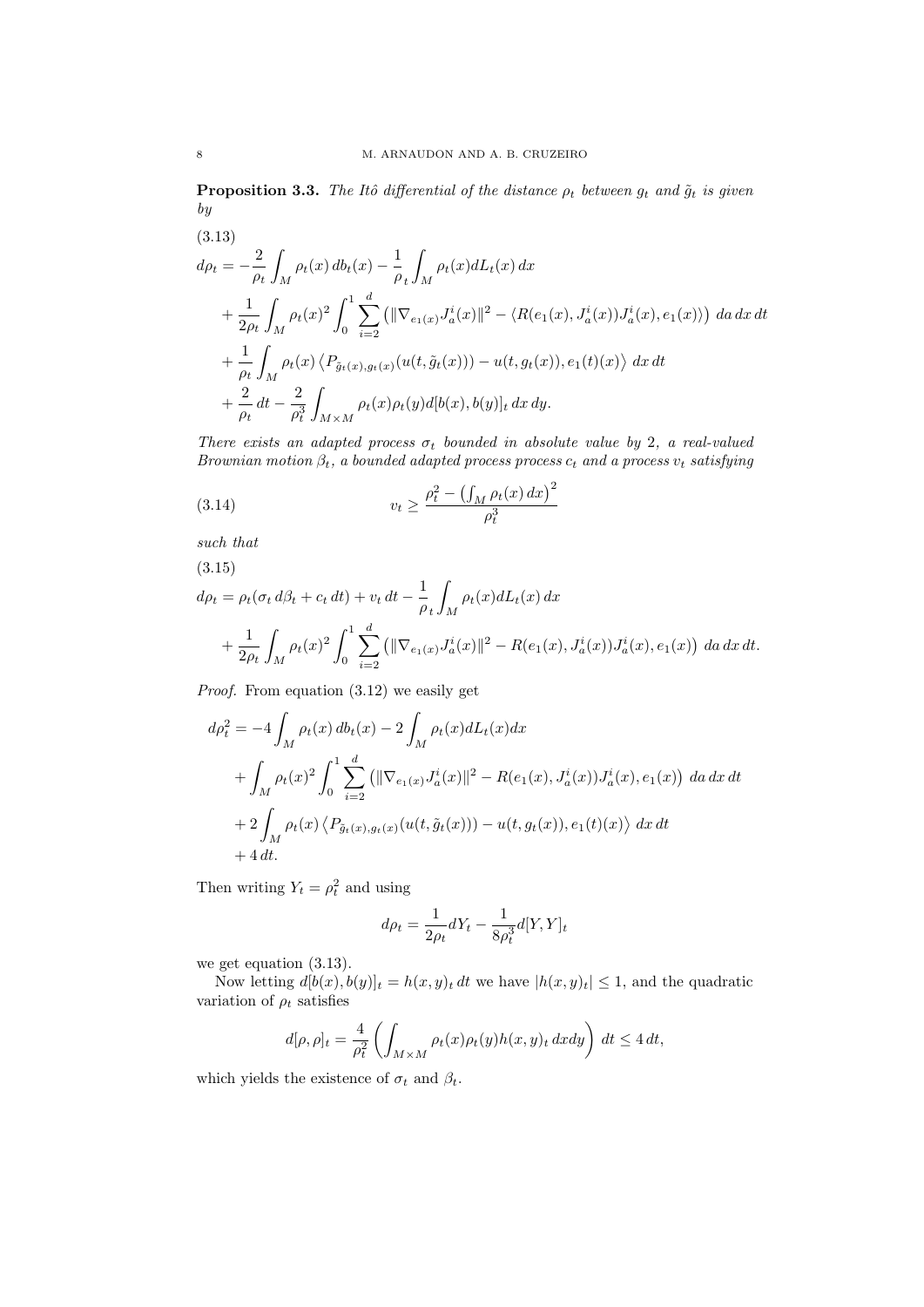Then clearly

$$
\frac{1}{\rho_t} \int_M \rho_t(x) \left\langle P_{\tilde{g}_t(x),g_t(x)}(u(t,\tilde{g}_t(x))) - u(t,g_t(x)), e_1(t)(x) \right\rangle dx dt = \rho_t c_t dt
$$

with a bounded process  $c_t$ .

Next using again

$$
\int_{M \times M} \rho_t(x) \rho_t(y) d[b(x), b(y)]_t dx dy = \left( \int_{M \times M} \rho_t(x) \rho_t(y) h(x, y)_t dx dy \right) dt
$$
  
\n
$$
\leq \left( \int_M \rho_t(x) dx \right)^2 dt
$$

we get the existence of  $v_t$  satisfying (3.14).

**Remark 3.4.** Due to the positive drift  $v_t$  which is singular at 0 we would expect that if  $\varphi \neq \psi$  then there is no coupling of the two processes in  $G^0$  at any time.

**Proposition 3.5.** In the case  $M = S^d$ ,  $d \geq 2$ , the equation for  $\rho_t(x)$  writes

(3.16) 
$$
d\rho_t(x) = -2db_t(x) + \langle P_{\tilde{g}_t(x), g_t(x)}(u(t, \tilde{g}_t(x))) - u(t, g_t(x)), e_1(t)(x) \rangle dt - (d-1) \tan \frac{\rho_t(x)}{2} dt.
$$

An equivalent for the drift when  $\rho_t(x)$  is close to  $\pi$  (resp.  $-\pi$ ) is  $\frac{-2(d-1)}{\pi - \rho_t(x)} dt$  $(resp. \frac{2(d-1)}{\pi + \rho_t(x)} dt)$ . As a consequence almost surely the process  $(g_t(x), \tilde{g}_t(x))$  never hits the cutlocus.

*Proof.* For  $i = 2, ..., d$ , the boundary conditions for  $J_a^i$  yield

$$
J_a^i = \left(\cos(\rho_t(x)a) + \tan\frac{\rho_t(x)}{2}\sin(\rho_t(x)a)\right)P_{x_t,\gamma_a(t)}e_i(t).
$$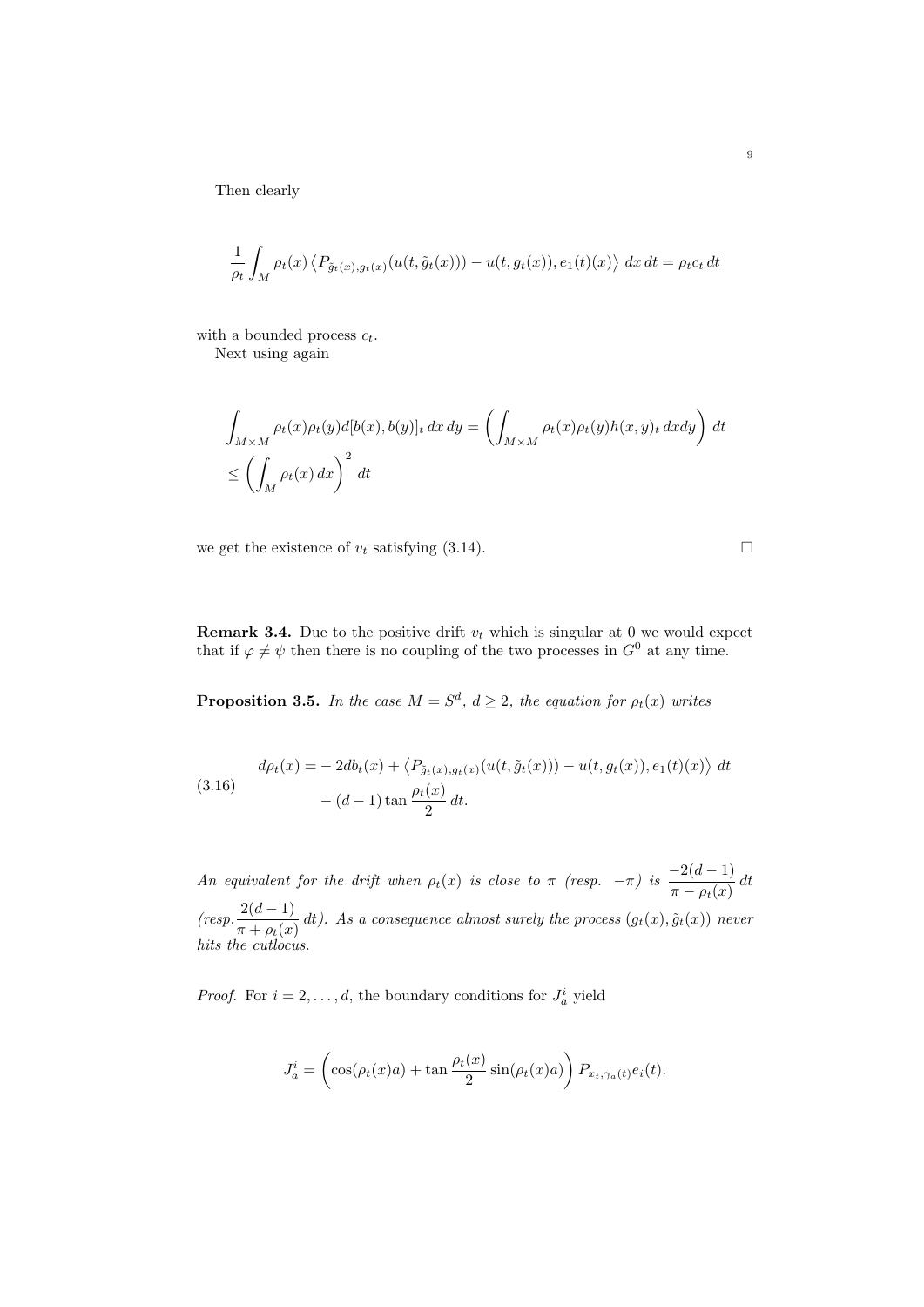From this we compute

$$
\int_{0}^{1} \sum_{i=2}^{d} (||\nabla_{e_{1}(x)} J_{a}^{i}(x)||^{2} - \langle R(e_{1}(x), J_{a}^{i}(x)) J_{a}^{i}(x), e_{1}(x) \rangle) da
$$
  
=  $(d-1) \int_{0}^{1} \left( \tan \frac{\rho_{t}(x)}{2} \cos(\rho_{t}(x)a) - \sin(\rho_{t}(x)a) \right)^{2} da$   
 $-(d-1) \int_{0}^{1} \left( \tan \frac{\rho_{t}(x)}{2} \sin(\rho_{t}(x)a) + \cos(\rho_{t}(x)a) \right)^{2} da$   
=  $(d-1) \int_{0}^{1} \left( \left( \tan^{2} \frac{\rho_{t}(x)}{2} - 1 \right) \cos(2\rho_{t}(x)a) - 2 \tan \frac{\rho_{t}(x)}{2} \sin(2\rho_{t}(x)a) \right) da$   
=  $(d-1) \left( \left( \tan^{2} \frac{\rho_{t}(x)}{2} - 1 \right) \frac{\sin(2\rho_{t}(x))}{2\rho_{t}(x)} + \tan \frac{\rho_{t}(x)}{2} \left( \frac{\cos(2\rho_{t}(x)) - 1}{\rho_{t}(x)} \right) \right)$   
=  $-\frac{d-1}{\rho_{t}(x)} \left( \frac{\cos(\rho_{t}(x))}{\cos^{2} \frac{\rho_{t}(x)}{2}} \sin(\rho_{t}(x)) \cos(\rho_{t}(x)) + 2 \tan \frac{\rho_{t}(x)}{2} \sin^{2}(\rho_{t}(x)) \right)$   
=  $-2 \frac{d-1}{\rho_{t}(x)} \left( \frac{\cos \frac{\rho_{t}(x)}{2} \sin \frac{\rho_{t}(x)}{2}}{\cos^{2} \frac{\rho_{t}(x)}{2}} (\cos^{2}(\rho_{t}(x)) + \sin^{2}(\rho_{t}(x))) \right)$   
=  $-2 \frac{d-1}{\rho_{t}(x)} \tan \frac{\rho_{t}(x)}{2}.$ 

and this yields the expression for  $d\rho_t(x)$ .

From this it is easy to get the equivalents around  $\pi$  and  $-\pi$ . Then we can compare  $\frac{1}{2}\rho_t(x)$  to a Bessel process of dimension  $\delta$  satisfying  $\frac{\delta-1}{2} = 2(d-1)$ , namely  $\delta = 4d - 3$ , to conclude that for  $d \geq 2$  the cutlocus is not reached.  $\Box$ 

**Corollary 3.6.** When  $M = S^d$ ,  $d \geq 2$ , the Itô differential of the distance  $\rho_t$  between  $g_t$  and  $\tilde{g}_t$  is given by

$$
d\rho_t
$$
  
=  $-\frac{2}{\rho_t} \int_M \rho_t(x) db_t(x)$   
(3.17) 
$$
-\frac{d-1}{\rho_t} \int_M \rho_t(x) \tan \frac{\rho_t(x)}{2} dx dt
$$

$$
+\frac{1}{\rho_t} \int_M \rho_t(x) \langle P_{\tilde{g}_t(x),g_t(x)}(u(t,\tilde{g}_t(x))) - u(t,g_t(x)), e_1(t)(x) \rangle dx dt
$$

$$
+\frac{2}{\rho_t} dt - \frac{2}{\rho_t^3} \int_{M \times M} \rho_t(x) \rho_t(y) d[b(x),b(y)]_t dx dy.
$$

We investigate parallel coupling  $\hat{g}_t$  from  $g_t$  on a general compact Riemannian manifold M. It consists in replacing  $m_{x,y}$  by  $P_{x,y}$ , the parallel transport from  $T_xM$ to  $T_yM$  along the minimal geodesic (whenever it is unique). Then equation (3.1) becomes

(3.18) 
$$
d\hat{g}_t(x) = P_{g_t(x), \hat{g}_t(x)} d_m g_t(x) + u(t, \hat{g}_t(x)) dt
$$

with  $\hat{g}_0(x) = \psi(x), \psi \in G^0$ . An advantage of this construction is that it is welldefined around the diagonal since  $P_{x,y}$  depends smoothly on x and y. Moreover the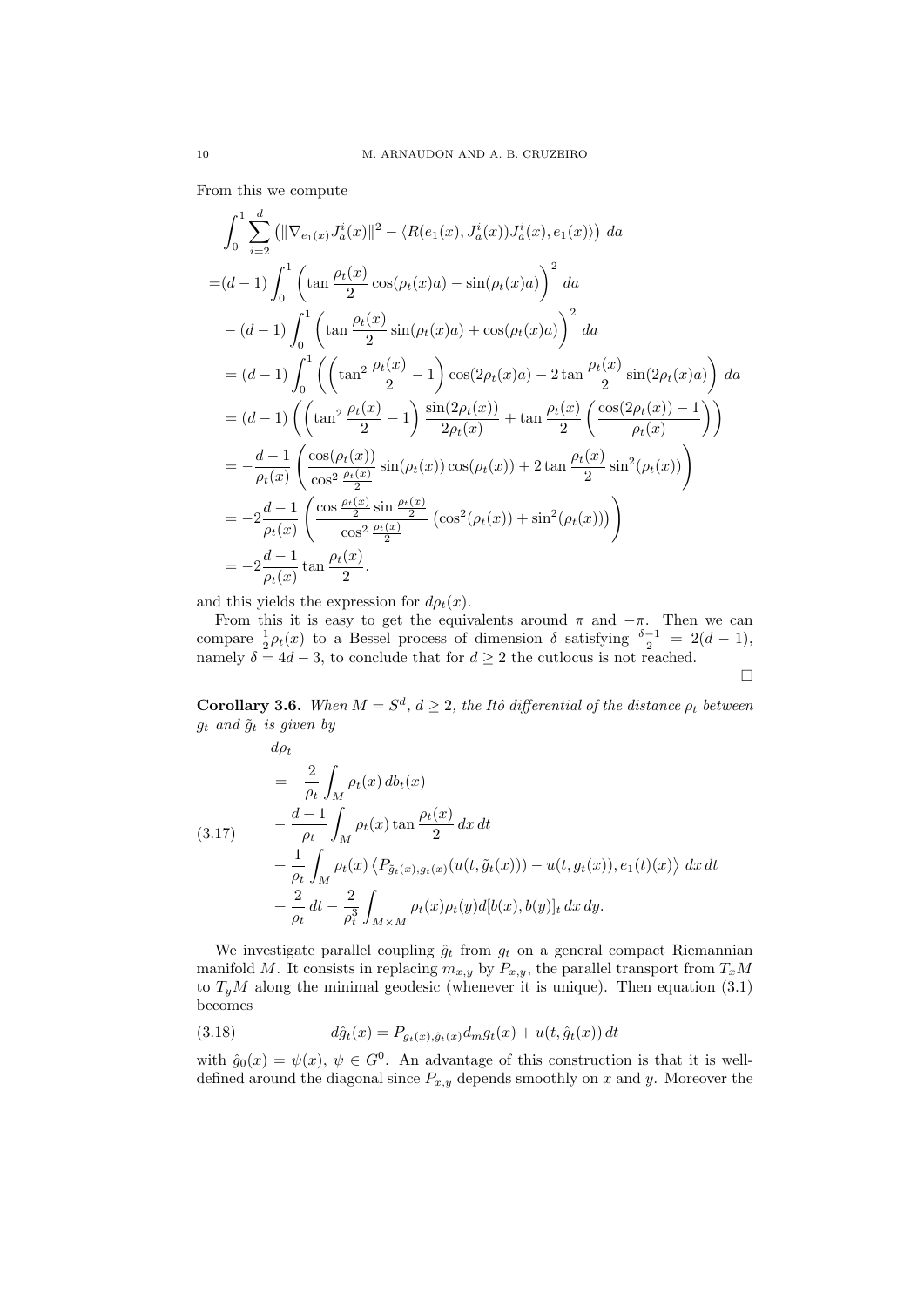technique for construction around the cutlocus is the same as for mirror coupling, see e.g. [11] for details. Contrarily to mirror coupling there is no simplification in the case of the sphere, parallel transport does not have a smooth behaviour around the cutlocus, but we will see that the cutlocus is not reached. We briefly give the formulas for the distance  $\rho_t(x)$  from  $\gamma_t(x)$  to  $\hat{g}_t(x)$  and the  $L^2$  distance from  $g_t$  to  $\hat{g}_t$ .

**Proposition 3.7.** The distance  $\rho_t(x)$  from  $g_t(x)$  to  $\hat{g}_t(x)$  satisfies (3.19)

$$
d\rho_t(x) = \langle P_{\hat{g}_t(x), g_t(x)}(u(t, \hat{g}_t(x))) - u(t, g_t(x)), e_1(t)(x) \rangle dt - dL_t(x)
$$
  
+ 
$$
\frac{\rho_t(x)}{2} \int_0^1 \sum_{i=2}^d (||\nabla_{e_1(x)} J_a^i(x)||^2 - R(e_1(x), J_a^i(x)) J_a^i(x), e_1(x)) da dt,
$$

in particular it never vanishes.

The  $L^2$  distance between  $g_t$  and  $\hat{g}_t$  solves

(3.20)  
\n
$$
d\rho_t = -\frac{1}{\rho_t} \int_M \rho_t(x) dL_t(x) dx
$$
\n
$$
+ \frac{1}{2\rho_t} \int_M \rho_t(x)^2 \int_0^1 \sum_{i=2}^d (||\nabla_{e_1(x)} J_a^i(x)||^2 - R(e_1(x), J_a^i(x)) J_a^i(x), e_1(x)) da dx dt
$$
\n
$$
+ \frac{1}{\rho_t} \int_M \rho_t(x) \langle P_{\hat{g}_t(x), g_t(x)} (u(t, \hat{g}_t(x))) - u(t, g_t(x)), e_1(t)(x) \rangle dx dt.
$$

In the case of the sphere the situation is even simpler.

**Proposition 3.8.** When  $M = S^d$  with  $d \geq 2$ , assuming  $\varphi(x) \neq \psi(x)$  a.e., we have

 $\rangle dt$ 

(3.21) 
$$
d\rho_t(x) = \langle P_{\hat{g}_t(x), g_t(x)}(u(t, \hat{g}_t(x))) - u(t, g_t(x)), e_1(t)(x) - (d-1) \tan \frac{\rho_t(x)}{2} dt.
$$

The second line is nonpositive, and almost surely the process  $(g_t(x), \hat{g}_t(x))$  never hits the cutlocus.

Furthemore,

(3.22) 
$$
d\rho_t = \frac{1}{\rho_t} \int_M \rho_t(x) \langle P_{\hat{g}_t(x), g_t(x)}(u(t, \hat{g}_t(x))) - u(t, g_t(x)), e_1(t)(x) \rangle dx dt
$$

$$
- \frac{d-1}{\rho_t} \int_M \rho_t(x) \tan \frac{\rho_t(x)}{2} dx dt.
$$

Again the second line is nonpositive. Moreover we have the bound

(3.23) 
$$
d\rho_t \leq \rho_t \left( \|\nabla u(t, \cdot)\|_{\infty} - \frac{d-1}{2} \right) dt.
$$

**Remark 3.9.** It is clear from equation (3.23) that if there exists  $t_0$  such that for all  $t \ge t_0$ ,  $\|\nabla u(t, \cdot)\|_{\infty} \le \frac{d-1}{2} - \varepsilon$  for some  $\varepsilon > 0$ , then the  $L^2$  distance between  $g_t$ and  $\hat{g}_t$  converges to 0 exponentially fast as t goes to infinity.

To finish this section we investigate the rotation of  $\hat{g}_t(x)$  around  $g_t(x)$ , represented by the behaviour of the unit vector  $e_1(t)$  such that  $\hat{g}_t(x) = \exp(\rho_t(x)e_1(t))$ when  $M = S^d$ .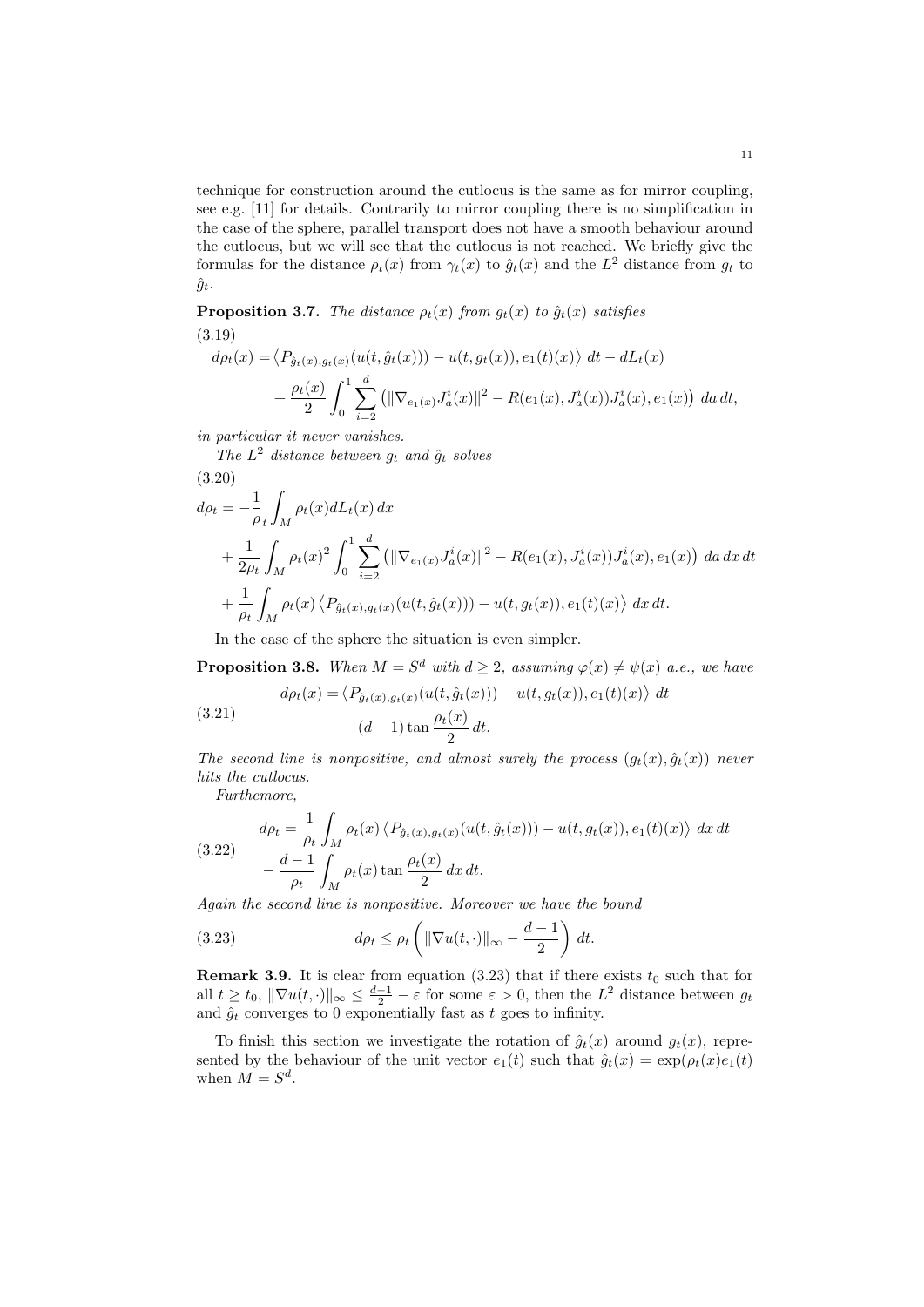**Proposition 3.10.** The covariant Itô differential of  $e_1(t)$  satisfies

$$
(3.24)
$$

$$
\mathcal{D}e_1(t) = \tan\frac{\rho_t(x)}{2}d_mx_t^N + \cot\frac{\rho_t(x)}{2}\left(P_{\hat{g}_t(x),g_t(x)}u^N(t,\hat{g}_t(x)) - u^N(t,g_t(x))\right) + \frac{d-1}{2}\left(1 - \frac{2}{\rho_t(x)}\tan\frac{\rho_t(x)}{2}\right)e_1(t).
$$

If  $\|\nabla u(t, \cdot)\|_{\infty}$  converges to 0 as t goes to infinity then  $e_1(t)$  converges in law to a parallel transport along  $q_t(x)$ .

*Proof.* Equation  $(3.24)$  is a direct consequence of  $(3.11)$  (which is the same for mirror and parallel coupling). If  $\|\nabla u(t, \cdot)\|_{\infty}$  converges to 0 as t goes to infinity then all coefficients of equation (3.24) converge to 0. Applying Corollary 11.1.5 in [10] for Feller continuity of solutions of stochastic differential equations yields the convergence in law to a parallel motion.

# 4. The distance between two particles: a stochastic flow approach

Let  $B_t = (B_t^{\ell})_{\ell \geq 0}$  be a family of independent real Brownian motions,  $\sigma =$  $(\sigma_{\ell})_{\ell>0}$ , with, for all  $\ell \geq 0$ ,  $\sigma_{\ell}$  a divergence free vector field on M. We furthermore assume that

(4.1) 
$$
\sigma(x)\sigma^*(y) = a(x,y).
$$

In particular

(4.2) 
$$
\sigma(x)\sigma^*(x) = 2\nu \mathbf{g}^{-1}(x).
$$

We let  $\varphi, \psi \in G_V^0$ . In this section we assume that

(4.3) 
$$
dg_t(x) = \sigma(g_t(x)) dB_t + u(t, g_t(x)) dt, \quad g_0 = \varphi
$$

and

(4.4) 
$$
d\tilde{g}_t(x) = \sigma(\tilde{g}_t(x)) dB_t + u(t, \tilde{g}_t(x)) dt, \quad \tilde{g}_0 = \psi.
$$

For simplicity we let  $x_t = q_t(x)$ ,  $y_t = \tilde{q}_t(x)$  and

$$
\rho_t(x) = \rho_M(x_t, y_t).
$$

For  $x, y \in M$  such that y does not belong to the cutlocus of x, we let  $a \mapsto \gamma_a(x, y)$ be the minimal geodesic in time 1 from x to y  $(\gamma_0(x, y) = x, \gamma_1(x, y) = y)$ . For  $a \in [0,1]$  we let  $J_a = T \gamma_a$  the tangent map to  $\gamma_a$ . In other words, for  $v \in T_xM$  and  $w \in T_yM$ ,  $J_a(v, w)$  is the value at time a of the Jacobi field along  $\gamma$  which takes the values  $v$  at time 0 and  $w$  at time 1.

For this construction we have proved in [1] the following formula for the distance of two Lagrangian processes,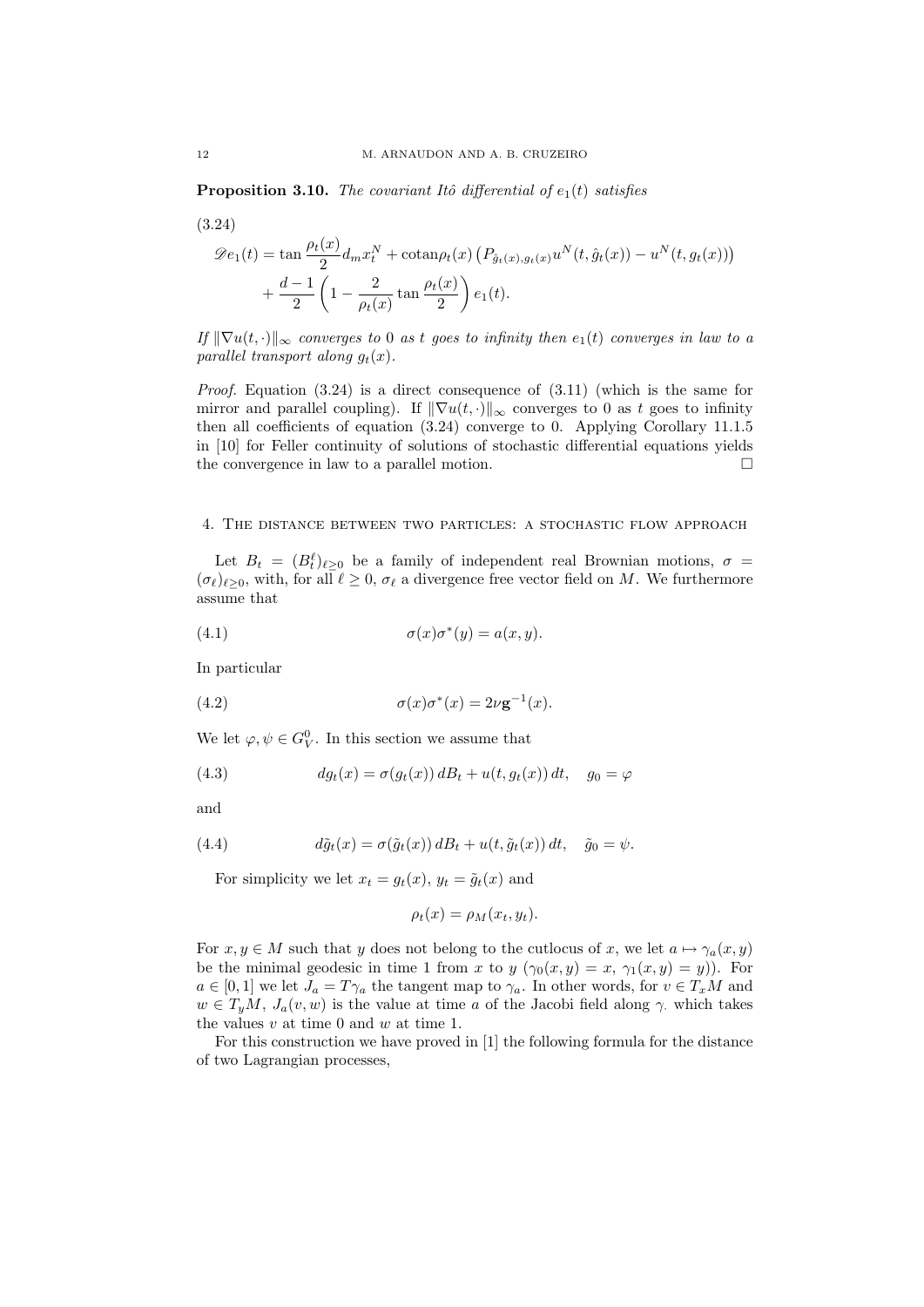**Proposition 4.1.** The Itô differential of the distance  $\rho_t$  between  $g_t$  and  $\tilde{g}_t$  is given by

$$
d\rho_{t} = \frac{1}{\rho_{t}} \sum_{\ell \geq 0} \left( \int_{M} \rho_{t}(x) \left( P_{\tilde{g}_{t}(x),g_{t}(x)}(\sigma_{\ell}^{T}(\tilde{g}_{t}(x))) - \sigma_{\ell}^{T}(g_{t}(x)) dx \right) dB_{t}^{\ell} + \frac{1}{\rho_{t}} \int_{M} \rho_{t}(x) \left( P_{\tilde{g}_{t}(x),g_{t}(x)}(u^{T}(\tilde{g}_{t}(x))) \right) - u^{T}(g_{t}(x)) dx dt - \frac{1}{\rho_{t}} \int_{M} \rho_{t}(x) dL_{t}(x) dx + \frac{1}{2\rho_{t}} \left( \int_{M} \sum_{\ell \geq 0} \left( \int_{0}^{1} \left( ||J_{a}^{\ell,N}||^{2} - \langle R(T_{a}(t,x), J_{a}^{\ell,N}(t,x)) J_{a}^{\ell,N}(t,x), T_{a}(t,x) \rangle \right) da \right) dx \right) dt + \frac{1}{2\rho_{t}} \sum_{\ell \geq 0} \left( 1 - \cos^{2} \left( \dot{J}_{0}^{\ell,T}(t,\cdot), T_{0}(t,\cdot) \right) \right) \int_{M} \left||\dot{J}_{0}^{\ell,T}(t,x)||^{2} dx dt
$$

where

$$
\cos\left(\dot{J}_0^{\ell,T}(t,\cdot),T_0(t,\cdot)\right) = \frac{\int_M \left\langle \dot{J}_0^{\ell,T}(t,x),T_0(t,x) \right\rangle dx}{\rho_t \left(\int_M \left\| \dot{J}_0^{\ell,T}(t,x) \right\|^2 dx\right)^{1/2}}.
$$

We consider the case of the two dimensional sphere. Let  $S<sup>2</sup>$  be the sphere of radius one defined in spherical coordinates as

$$
S = \{(\theta, \phi) : \theta \in [0, \pi], \phi \in S^1\}
$$

where  $S<sup>1</sup>$  is the one dimensional sphere parametrized by the angle. Then the metric tensor is given by

$$
\mathbf{g}_{1,1} = 1, \ \mathbf{g}_{1,2} = 0, \ \mathbf{g}_{2,2} = \sin^2 \theta
$$

Consider the volume measure  $dm = \sin \theta \, d\theta \, d\phi$  and the Laplacian:

$$
\Delta f = \frac{1}{\sqrt{|det \mathbf{g}|}} \partial_i (\sqrt{|det \mathbf{g}|} \mathbf{g}^{i,j} \partial_j f)
$$

$$
= \partial_\theta^2 f + \frac{\cos \theta}{\sin \theta} \partial_\theta f + \frac{1}{\sin^2 \theta} \partial_\phi^2 f
$$

The Lagrangian flows associated to the Brownian motion on the sphere are defined by the following stochastic differential equations,

$$
dg_t^1(x) = dw_t^1 + \frac{\cos g_t^1(x)}{\sin g_t^1(x)} dt + u^1(t, g_t(x)) dt
$$
  

$$
dg_t^2(x) = \frac{1}{\sin g_t^1(x)} dw_t^2 + u^2(t, g_t(x)) dt
$$

with  $(w^1, w^2)$  a two-dimensional Brownian motion,  $x \in S^2$ . Here  $g_t^2(x)$  is considered as an R-valued process.

We study the ponctual distance,

$$
\rho_t^2 = [\rho_t^1]^2 + [\rho_t^2]^2
$$

with  $[\rho_t^1] = |g_t^1(x) - g_t^1(y)|$ ,  $[\rho_t^2] = \rho_{S^1}(g_t^2(x), g_t^2(y))$ ,  $x, y \in S^2$ . Define  $x_t = g_t(x)$ and  $y_t = g_t(y)$ .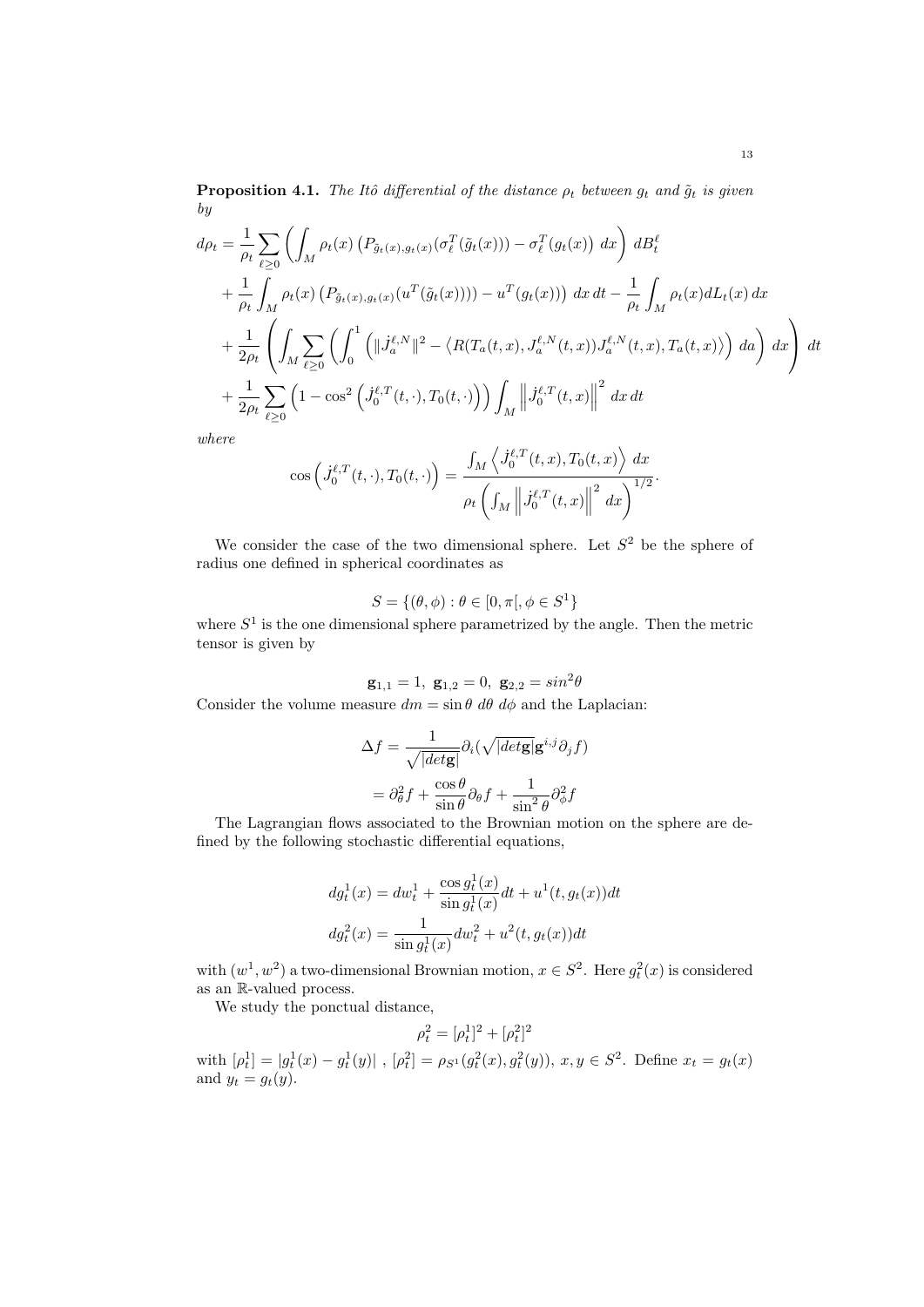Since points are polar, almost surely for all t,  $x_t^1$  and  $y_t^1$  never visit  $\{0, \pi\}$ . Moreover it is clear that if  $x_0^1 \neq y_0^1$  then  $x_t^1 - y_t^1$  never vanishes. We can assume that  $x_0^1 > y_0^1$ . So we have for all  $t \left[ \rho_t^1 \right] = x_t^1 - y_t^1$  and

$$
\frac{d[\rho_t^1]}{dt} = \frac{\cos x_t^1}{\sin x_t^1} - \frac{\cos y_t^1}{\sin y_t^1} + u^1(t, x_t) - u^1(t, y_t) \n\le -[\rho_t^1] + 2||u(t, \cdot)||_{\infty}.
$$

Suppose that for all  $t$ ,

$$
||u(t,.)||_{\infty} \leq ce^{-at}.
$$

Then

$$
\frac{d[\rho_t^1]}{dt} \le -[\rho_t^1] + 2ce^{-at}.
$$

We therefore have the following decay behaviour

 $\overline{\phantom{a}}$ 

$$
[\rho_t^1] \leq [\rho_0^1]e^{-t} + \frac{2c}{1-a} \left( e^{-at} - e^{-t} \right).
$$

Concerning the second component, we have

$$
d[\rho_t^2] = \frac{(x_t^2 - y_t^2)}{[\rho_t^2]} \left(\frac{1}{\sin x_t^1} - \frac{1}{\sin y_t^1}\right) dw_t^2 + \frac{1}{2[\rho_t^2]} \left(\frac{1}{\sin x_t^1} - \frac{1}{\sin y_t^1}\right)^2 dt
$$
  
+ 
$$
\frac{1}{[\rho_t^2]} (x_t^2 - y_t^2) (u^2(t, x_t) - u^2(t, y_t) dt + dL_t
$$
  
- 
$$
\frac{1}{2[\rho_t^2]^3} (x_t^2 - y_t^2)^2 \left(\frac{1}{\sin x_t^1} - \frac{1}{\sin y_t^1}\right)^2 dt
$$
  
= 
$$
\frac{(x_t^2 - y_t^2)}{[\rho_t^2]} \left(\frac{1}{\sin x_t^1} - \frac{1}{\sin y_t^1}\right) dw_t^2 + \frac{1}{[\rho_t^2]} (x_t^2 - y_t^2) (u^2(t, x_t) - u^2(t, y_t) dt + dL_t)
$$

where  $L_t$  is the local time of the distance in  $S^1$  at 0 and  $\pi$ . We have

$$
\frac{1}{[\rho_t^2]}(x_t^2 - y_t^2)(u^2(t, x_t) - u^2(t, y_t)) \le 2||u(t, \cdot)||_{\infty} \le 2ce^{-at},
$$

however it is not clear what is the behaviour of the second component  $\rho_t^2$ .

## **REFERENCES**

- [1] M. Arnaudon and A. B. Cruzeiro, Lagrangian Navier-Stokes diffusions on manifolds: variational principle and stability, preprint.
- [2] M. Arnaudon and A. Thalmaier, *Horizontal martingales in vector bundles*, Séminaire de Probabilités, XXXVI, 419–456, Lecture Notes in Math., 1801, Springer, Berlin, 2003.
- [3] V. I. Arnold and B. A. Khesin, Topological methods in hydrodynamics, Applied Mathematical Sciences, 125, Springer, Berlin, 1998.
- [4] V. I. Arnold, Sur la géométrie différentielle des groupes de Lie de dimension infinie et ses applications à l'hydrodynamique des fluides parfaits, Ann. Inst. Fourier 16 (1966), 316-361.
- [5] M. Cranston, Gradient estimates on manifolds using coupling, J. Funct. Anal. 99 (1991), 110–124.
- [6] F. Cipriano and A.B. Cruzeiro, Navier-Stokes equation and diffusions on the group of homeomorphisms of the torus, Comm. Math. Phys. 275 (2007), no. 1, 255–269.
- [7] D.G. Ebin and J. Marsden, Groups of diffeomorphisms and the motion of an incompressible fluid, Ann. of Math. 92 (1970), 102–163.
- [8] G. Misiolek, Stability of flows of ideal fluids and the geometry of the group of diffeomorphisms. Indiana Univ. Math. J. 42 (1993), no. 1, 215–235.
- [9] T. Nakagomi, K. Yasue and J.-C. Zambrini, Stochastic variational derivations of the Navier-Stokes equation. Lett. Math. Phys. 160 (1981), 337–365.